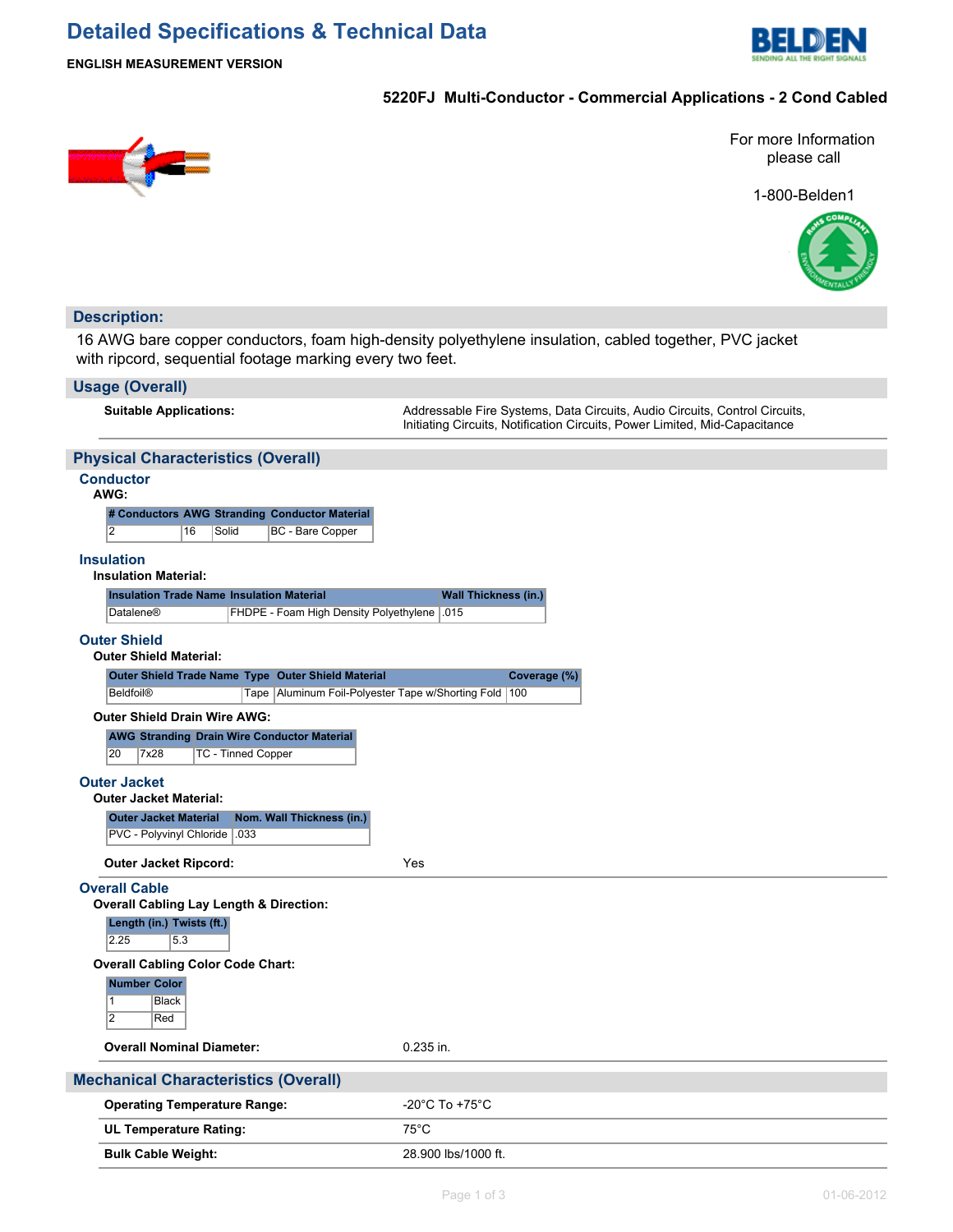# **Detailed Specifications & Technical Data**



## **ENGLISH MEASUREMENT VERSION**

# **5220FJ Multi-Conductor - Commercial Applications - 2 Cond Cabled**

| Max. Recommended Pulling Tension:                                | 76.400 lbs.         |  |  |
|------------------------------------------------------------------|---------------------|--|--|
| Min. Bend Radius (Install)/Minor Axis:                           | 2.250 in.           |  |  |
| <b>Applicable Specifications and Agency Compliance (Overall)</b> |                     |  |  |
| <b>Applicable Standards &amp; Environmental Programs</b>         |                     |  |  |
| NEC/(UL) Specification:                                          | <b>FPL</b>          |  |  |
| <b>NEC Articles:</b>                                             | 760                 |  |  |
| <b>EU CE Mark:</b>                                               | Yes                 |  |  |
| EU Directive 2000/53/EC (ELV):                                   | Yes                 |  |  |
| EU Directive 2002/95/EC (RoHS):                                  | Yes                 |  |  |
| EU RoHS Compliance Date (mm/dd/yyyy):                            | 01/01/2004          |  |  |
| EU Directive 2002/96/EC (WEEE):                                  | Yes                 |  |  |
| EU Directive 2003/11/EC (BFR):                                   | Yes                 |  |  |
| CA Prop 65 (CJ for Wire & Cable):                                | Yes                 |  |  |
| MII Order #39 (China RoHS):                                      | Yes                 |  |  |
| <b>Flame Test</b>                                                |                     |  |  |
| <b>UL Flame Test:</b>                                            | UL1685 UL Loading   |  |  |
| <b>Plenum/Non-Plenum</b>                                         |                     |  |  |
| Plenum (Y/N):                                                    | No                  |  |  |
| <b>Plenum Number:</b>                                            | 6220FJ              |  |  |
| <b>Electrical Characteristics (Overall)</b>                      |                     |  |  |
| Nom. Inductance:                                                 |                     |  |  |
| Inductance (µH/ft)<br>.17                                        |                     |  |  |
| Nom. Capacitance Conductor to Conductor:                         |                     |  |  |
| <b>Capacitance (pF/ft)</b><br>31.5                               |                     |  |  |
| Nom. Capacitance Cond. to Other Conductor & Shield:              |                     |  |  |
| 56.5                                                             | Capacitance (pF/ft) |  |  |
| <b>Nom. Conductor DC Resistance:</b>                             |                     |  |  |
| DCR @ 20°C (Ohm/1000 ft)<br>3.9                                  |                     |  |  |
| <b>Nominal Outer Shield DC Resistance:</b>                       |                     |  |  |
| DCR @ 20°C (Ohm/1000 ft)<br>7.2                                  |                     |  |  |
| Max. Operating Voltage - UL:                                     |                     |  |  |
| <b>Voltage</b><br>300 V RMS                                      |                     |  |  |
| <b>Max. Recommended Current:</b>                                 |                     |  |  |
| <b>Current</b><br>6.3 Amps per conductor @ 25°C                  |                     |  |  |
| <b>Related Documents:</b>                                        |                     |  |  |
| No related documents are available for this product              |                     |  |  |

# **Put Ups and Colors:**

**Item # Putup Ship Weight Color Notes Item Desc**